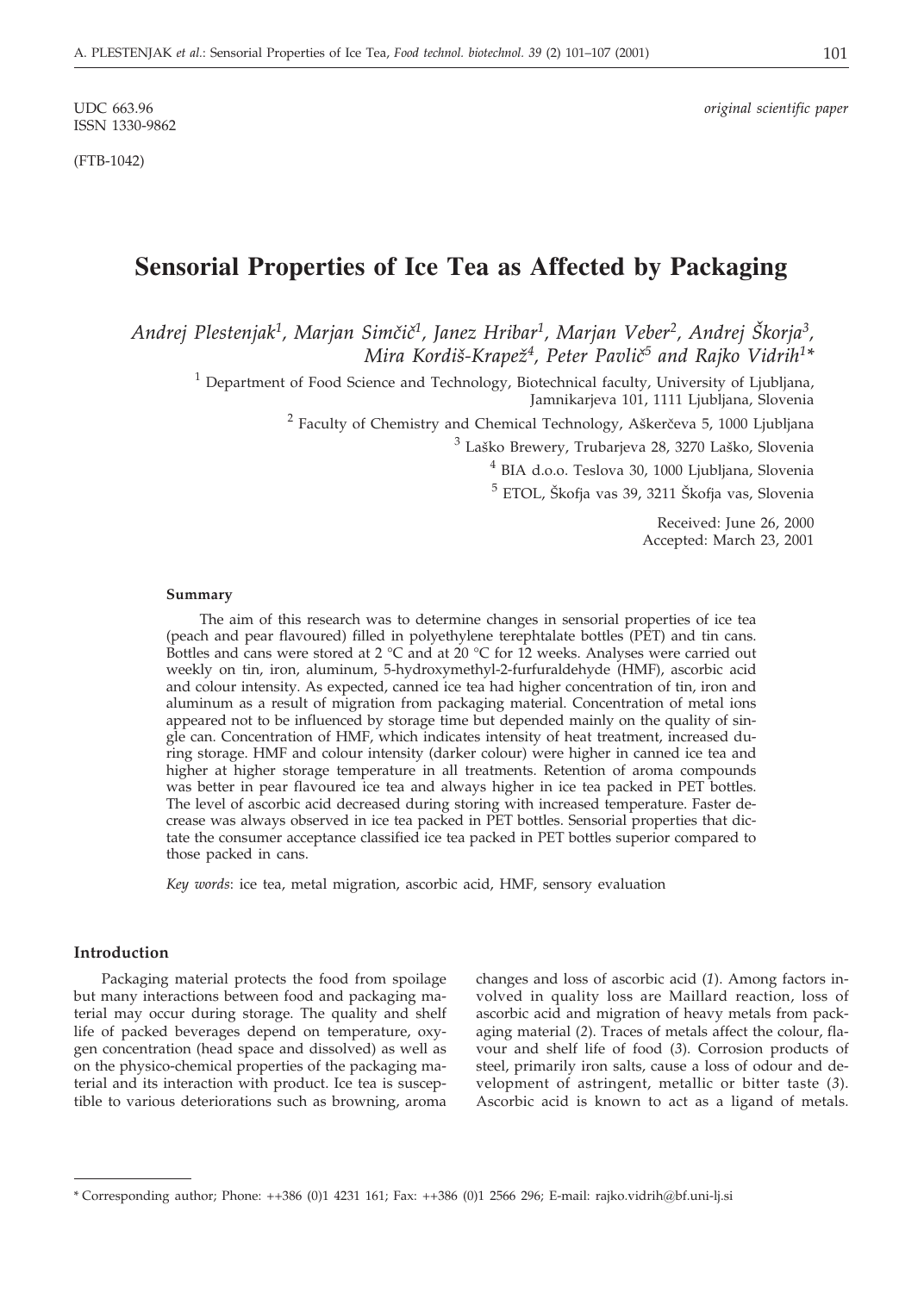Heavy metals like copper (II) strongly catalyze the oxidation of ascorbic acid, although other metals like iron, tin and aluminum are also known to catalyze the oxidation of ascorbic acid (*4*). On the other hand, citric acid has the capability to prevent the oxidative reactions mainly by chelating metal ions.

Polyethylene terephtalate (PET) is widely used as packaging material, but it may absorb some aroma compounds from fruit juices (*5*). On the contrary, some aroma compounds from PET may migrate into juice and interact with its contents causing ascorbic acid degradation (*6*). Lemon and orange juices stored in polyethylene or polyprophylene bottles are lower in aroma compounds, such as limonene, than juices stored in glass bottles. Limonene decreases probably because of its oxidation (*6*) or absorbtion. It was found out that within 6 days 40 % of limonene and other aroma volatiles (*7*) and 60 % of terpene (*8*) were absorbed in the polyethylene packaging material. The absorption order of aroma compounds into polymeric packaging materials was terpenes, sesquiterpenes, aldehydes and alcohols (*9*). Polyethylene film provokes an increased rate of browning and a distinct reduction in flavour intensity (7*,10*).

Metal ions are known to change the taste and flavour of canned food. Iron ions are particularly involved in flavour deterioration. They also provoke bitter, astringent and so called metal off-taste (*3*). It is very well- -known that high concentrations of iron make food absolutely inedible due to strong colour, taste and flavour alterations (*8*). Metal taste appears when iron concentration is in the range from 10 to 66 ppm, depending on food type (*11*). Tin is used as an inner layer in cans to protect them against corrosion. WHO recommends daily allowance of tin in foods at 3–4 mg/day. Concentrations above 3 g/kg of food are known to be toxic (*2*). Tin provokes lighter colour of food. Metal taste was detected when tin concentration ranged from 15 to 280 ppm. Tin intake of 4–5 mg/kg of body weight provokes gastrointestinal disorders, while intake of 4–9 mg/kg of body weight provokes acute toxicity *(2)*. Daily intake of aluminum in Europe is 2–5 mg and in USA is 12–40 mg. Aluminum plays no role in biological systems so its intake should be minimized. Aluminum is quite resistant at neutral pH, primarily because of  $Al_2O_3$  protective layer that covers the surface.  $Al_2O_3$  layer prevents further oxidation as well as its migration into solution. Lower or higher pH increases the migration of aluminum into solution. Aluminum is used in manufacturing the covers of the cans. Pasteurized non-carbonated ice tea is a subject of deterioration and quality loss. Nonenzymic browning can be the major cause of colour change and quality loss in citrus juice (*12*) and in food products in general. Degradation of ascorbic acid is in relation with flavour and colour degradation (*13,14*). Increased browning and ascorbic acid degradation may result from increased oxygen permeability of plastic films compared to nonpermeable glass (*15,16*). Evaporation and pasteurization of fruit juices provoke a considerable loss of ascorbic acid when temperature exceeds 60 °C (*15*), while freeze-concentration of fruit juices enables much better retention of ascorbic acid (*1*). Losses of ascorbic acid in reconstituted orange juice packed in plastic-coated cardboard container were up to 2 % per

day (*17*). Peach juice browning increased with increased temperature but correlated negatively with increased content of soluble solids (*18*). Aerobic and anaerobic degradation of ascorbic acid occurs in canned, bottled or fiber-bord packed citrus juices (*19*). Single strength orange juice filled in tin-lined cans or glass bottles retains more than 75 % of ascorbic acid after 1 year (*20*). Slightly better retention of ascorbic acid was reported in tin cans (80 %) compared to glass bottles after 6 months of storage (*21*). Ascorbic acid degradation depends on processing parameters, type of packaging material used and handling and storage conditions. Formation of furfural and 5-hydroxymethyl-2-furfuraldehyde usually accompanies degradation of ascorbic acid. Furfural accumulation parallels with non-enzymic browning of orange powder (*22,23*). Furfural accumulation in citrus juice correlates with the storing temperature. Higher storing temperature yields more furfural (*24,25*) while fresh non-pasteurized juice contains no furfural (*24*). A good correlation between furfural accumulation and the appearance of off-flavours was found in citrus juices (*25*). Furfural is thus formed from acid catalyzed ascorbic acid and apparently parallels the formation of off-flavours formed in orange juice (*26*). Usually storage conditions of the orange juice are  $O_2$  content, pH, % Brix, metal ions *etc*. Possibly some other factors can dictate the formation of off-flavours in juice (*26*) as well. HMF formation in apple juice is directly related to the degree of heating (*27*) and its accumulation achieves a plateau after prolonged storage (*28*). A three fold increase of HMF formation in clarified peach juice heated to 108 °C was found when soluble solids content was raised from 30 to 45 % Brix (*18*).

The aim of the work is to evaluate the quality changes of ice tea packed in PET bottles and tin cans during shelf life at 20 °C and 2 °C. Very little or no litterature regarding ice tea was found. Most of the references cited here discuss fruit juices or other beverages packed in cans or PET as is the case of ice tea.

#### **Material and Methods**

## *Sample preparation*

Ice tea was prepared from a commercial concentrate (65 °Brix) containing hip-rose extract, citric acid, ascorbic acid, caramel, saccharose and flavoured with naturally identical aroma compounds (Pivovarna La ško). Pear fruit aroma compounds consisted of: hexanal, isoamyl acetate, isoamyl alcohol, hexyl acetate, hexenyl acetate, 1-hexanol, diacetone, hexenol, linalool, citronellyl formate,  $\alpha$ -terpineole,  $\alpha$ -methyl benzyl acetate, geranyl acetate, ethyl decenoate, ethyl decadienoate, butylated hydroxy toluene, 3-acetin, δ-undecalactone, benzoic acid, 3-ethyl citrate and vanillin. Peach fruit aroma compounds consisted of: butyl acetate, isoamyl acetate, isoamyl alcohol, limonene, *trans* 2-hexanal, hexenyl acetate, 1-hexanol, diacetone, *cis* 3-hexenyl ace $t$ ate, linalool,  $\alpha$ -terpineole, benzyl acetate, damascenone, benzyl alcohol, δ-octalactone, butylated hydroxy toluene,  $\delta$ -undecalactone, benzoic acid, 3-ethyl citrate, vanillin, benzyl benzoate.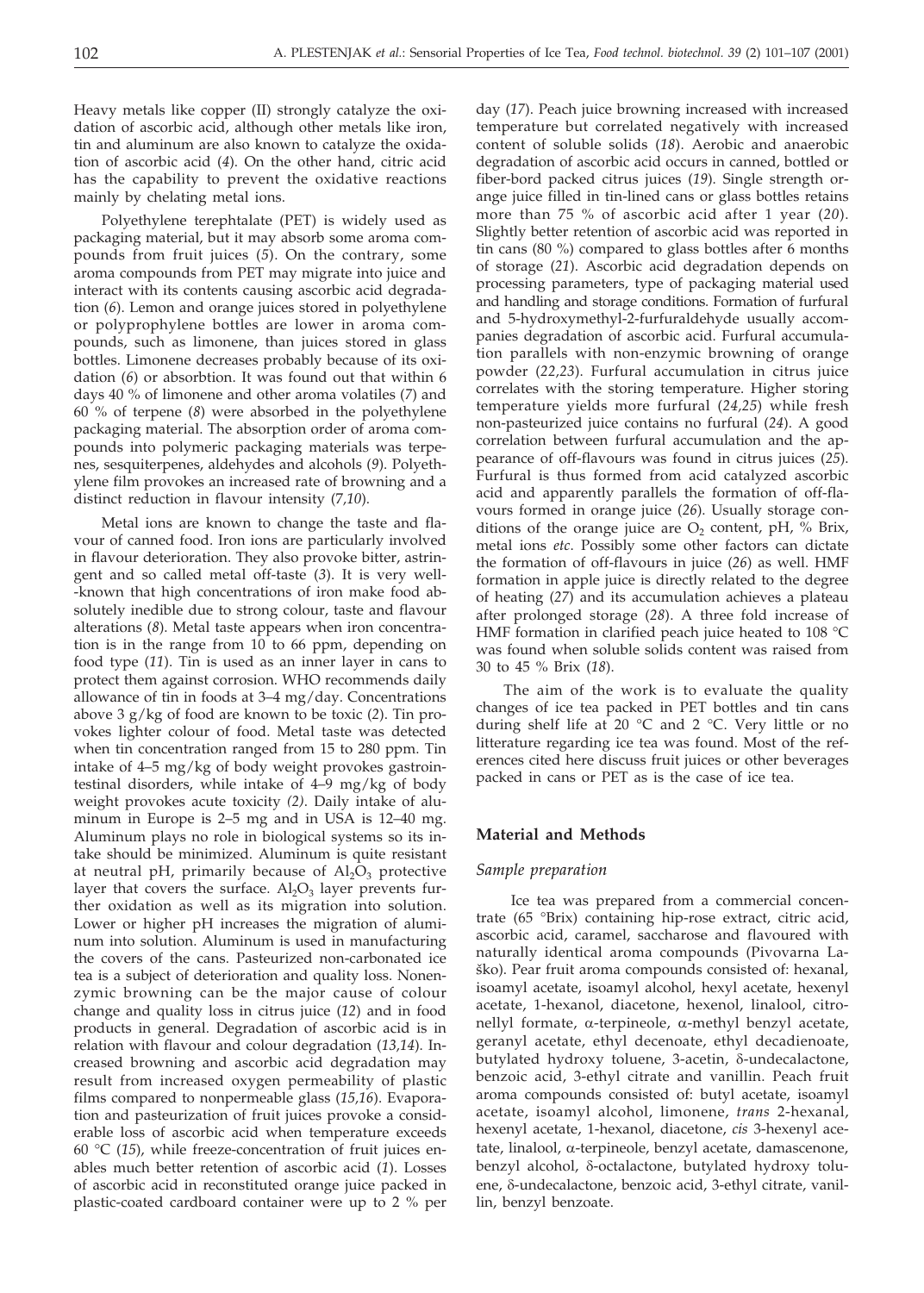Ice tea was produced in a commercial firm (Pivovarna Laško). The ice tea concentrate was diluted to 8 °Brix, put in cans (aluminum cover, tinned and varnished inner surface) and pasteurized at 75 °C for 15 min. After that, ice tea was immediately cooled by means of water spray to 20 °C. Ice tea in PET bottles was first pasteurised in flow pasteurisator at 90 to 94 °C for 20 sec, immediately cooled to 15 °C and aseptically filled in sterile PET bottles. PET bottles and cans were then stored at 2 and 20 °C in dark for 12 weeks. Determination of ascorbic acid, tin, iron, aluminum, HMF and colour intensity was carried out weekly. Sensory evaluation test was done after 100 days of storage by 5 trained panelists according to Buxbaum method (*29*).

#### *Determination of ascorbic acid*

Ascorbic acid was determined according to method described by Kordiš-Krapež et al. (30). Determination of ascorbic acid was performed by means of HPLC system. Equipped with 4-channel degassing unit, X-act (Jour Research, Sweden); HPLC pump, Maxi Star, K-1000 (Knauer, Germany); Marathon-XT autosampler (Spark-Holland, Holland); UV/VIS detector (Knauer, Germany); Data acquisition system Valuechrom (Bio-Rad, USA).

The following chromatographic conditions were employed: Aminex HPX-87H column (30 cm  $\times$  7.8 mm i.d., Bio-Rad, USA) was used. Injection volume was 10  $\mu$ L, wavelength 245 nm, mobile phase 0.005 M H<sub>2</sub>SO<sub>4</sub>, (Merck, 95–97 % p.a.) and flow rate 0.5 mL/min. The experiments were done at ambient temperature. The method was linear in the concentration range from 10 to 250 mg/L. Limit of quantification was 1 mg/L. The average relative standard deviation in the concentration range from 10 to 250 mg/L was smaller than 2 %.

#### *Standard and sample preparation*

Ice tea samples were injected directly into HPLC system. Ascorbic acid standard (Kemika p.a. min. 99.7 %) solutions were stabilized with (1 %) meta phosphoric acid (Merck p.a.).

## *Determination of iron, tin and aluminum*

Iron, tin and aluminum were determined by electrothermal atomic absorption spectrometry (ETAAS) using Perkin Elmer model 110B atomic absorption spectrometer equipped with HGA 400 graphite furnace and  $D<sub>2</sub>$ background corrector *(31,32)*. Perkin Elmer Hollow cathode lamps were used as radiation sources. For graphite furnace measurements pyrolytically coated graphite tubes with L'vov platform were applied. The atomic absorption was measured at 248.3, 309.3 and 286.3 nm for Fe, Al and Sn, respectively. Other instrumental parameters were selected according to the manufacturer's recommendations. Before measurements concentrated  $HNO<sub>3</sub>$  (Merck 65 %) was added to samples and standards to final concentrations of 0.2 %. Integrated absorbance measurements were evaluated using calibration curves. The accuracy of the procedure was checked with standard addition technique.

HMF was determined according to the method described by Winkler *(33)*.

## **Results and Discusion**

Soluble solids content of ice tea was 8.0 °Brix, pH value 3.2 and titratable acidity 2.0 g/L expressed as citric acid (Table 1).

Iron concentration increased during storage although it depends on can-to-can variation. Iron migration tended to be lower at storage temperature of 2 °C compared to 20  $^{\circ}$ C (Table 2), while there was no difference in iron content between peach and pear flavoured ice tea. Ice tea filled in PET bottles contained 5 fold less iron than canned ice tea. Initial content of iron in ice tea originated from stainless steel equipment and containers used during processing. No correlation of iron content and colour intensity was observed.

Content of tin increased during storage although its content depends on can-to-can variation (Table 3). Slightly less tin was found in ice tea stored at 2 °C compared to that stored at 20 °C, suggesting that lower storage temperatures reduce tin migration. As expected, ice tea stored in PET bottles contained no tin, so the only source of tin was packaging material.

Table 1. Composition of ice tea

| Sample    | Soluble solids<br>$(^{\circ}Brix)$ | pH  | Titratable acidity<br>as citric $(g/L)$ |
|-----------|------------------------------------|-----|-----------------------------------------|
| Pear can  | 8.00                               | 3.2 | 2.0                                     |
| Peach can | 8.09                               | 3.2 | 2.0                                     |
| Pear PET  | 8.12                               | 3.2 | 2.0                                     |
| Peach PET | 8.04                               | 3.2 | 2.0                                     |

Table 2. Mass concentration ( $\gamma$ ) of iron in ice tea with the taste of pear or peach packed in cans and stored at 2 and 20 °C; data represent means of 3 replicates  $\pm \sigma$ 

| Time<br>(days) | Pear $20 °C$<br>(mg/L) | Peach $20 °C$<br>(mg/L) | Pear $2 °C$<br>(mg/L) | Peach $2^{\circ}C$<br>(mg/L) |
|----------------|------------------------|-------------------------|-----------------------|------------------------------|
| $\theta$       | $0.061 \pm 0.006$      | $0.063 \pm 0.009$       | $0.061 + 0.007$       | $0.064 + 0.006$              |
| 14             | $0.045 \pm 0.002$      | $0.089 \pm 0.008$       | $0.010 + 0.001$       | $0.063 + 0.003$              |
| 30             | $0.141 + 0.009$        | $0.122 \pm 0.005$       | $0.097 + 0.007$       | $0.058 \pm 0.003$            |
| 56             | $0.096 \pm 0.007$      | $0.133 \pm 0.006$       | $0.075 \pm 0.010$     | $0.042 \pm 0.005$            |
| 76             | $0.295 \pm 0.008$      | $0.206 \pm 0.001$       | $0.139 + 0.009$       | $0.093 \pm 0.004$            |
| 100            | $0.111 + 0.008$        | $0.209 \pm 0.013$       | $0.026 \pm 0.002$     | $0.145 \pm 0.001$            |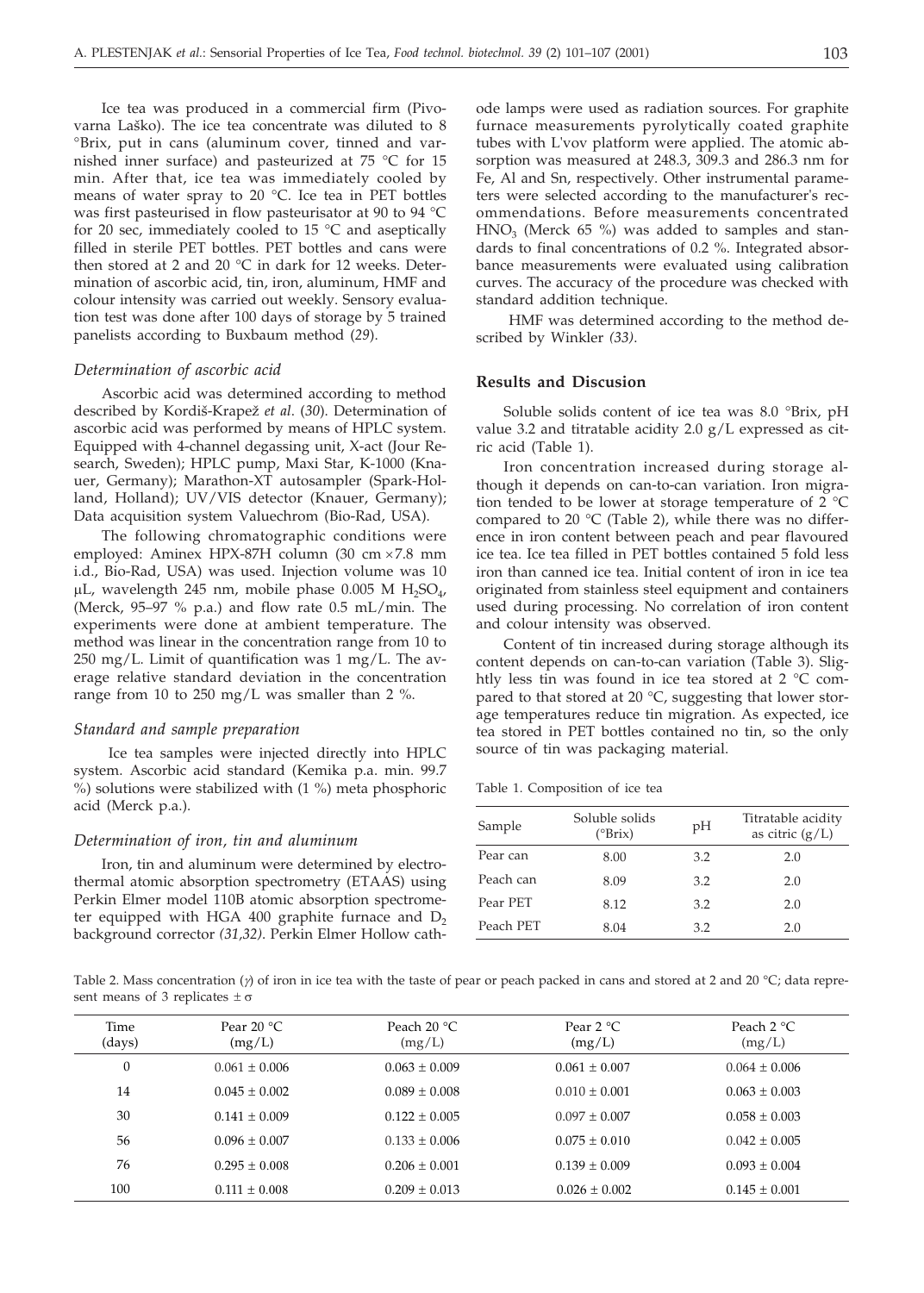| Time<br>(days) | Pear $20 °C$<br>(mg/L) | Peach $20 °C$<br>(mg/L) | Pear $2 °C$<br>(mg/L) | Peach $2^{\circ}C$<br>(mg/L) |
|----------------|------------------------|-------------------------|-----------------------|------------------------------|
| 0              | 0.0                    | 0.0                     | 0.0                   | 0.0                          |
| 14             | $0.008 + 0.0004$       | $0.013 + 0.0001$        | $0.010 + 0.0007$      | $0.012 + 0.0009$             |
| 30             | $0.007 + 0.0008$       | $0.004 \pm 0.0003$      | $0.000 + 0.0002$      | $0.003 + 0.0005$             |
| 56             | $0.005 + 0.0003$       | $0.000 + 0.0001$        | $0.008 + 0.0005$      | $0.006 \pm 0.0005$           |
| 76             | $0.028 + 0.0009$       | $0.010 + 0.0009$        | $0.000 + 0.0002$      | $0.000 + 0.0001$             |
| 100            | $0.024 + 0.0012$       | $0.013 + 0.0005$        | $0.005 + 0.0008$      | $0.012 + 0.0004$             |
|                |                        |                         |                       |                              |

Table 3. Mass concentration ( $\gamma$ ) of tin in ice tea with the taste of pear or peach packed in cans and stored at 2 and 20 °C; data represent means of 3 replicates  $\pm \sigma$ 

It was found that aluminum started to migrate from aluminum cover at the very beginning of storage of canned ice tea. Less aluminum was found at 2 °C than at 20 °C (Table 4). Ice tea stored in PET bottles contained 10 fold less aluminum compared to ice tea filled and stored in cans. Some aluminum-made equipment obviously caused an increase of aluminum content in ice tea in PET bottles, while temperature rise during pasteurization of canned ice tea provoked further migration of aluminum from the aluminum made lid. Storage temperature seems to correlate positively with aluminum migration. Colour intensity increased during storing. Ice tea stored at higher temperature (20 °C) had higher colour intensity (Tables 5 and 6) compared to 2  $^{\circ}$ C (p < 0.0003), which is in accordance with the observation of Rodrigues *et al.* (*12*). Lower storage temperature (2 °C) reduced slightly the increase of colour intensity in comparison to the storage at 20  $^{\circ}$ C (Table 5). In this study canned ice tea with peach-like taste had always higher colour intensity than pear-flavoured ice tea ( $p < 0.001$ ). Canned peach flavoured ice tea had higher colour intensity than that in PET bottles ( $p < 0.0053$ ). Additives of pear and peach ice tea are identical with the exception of aroma compounds, peach flavour containing lactones that are tipical peach aroma compounds. No correlation between iron content and colour intensity was found.

Table 4. Mass concentration ( $\gamma$ ) of aluminium in ice tea with the taste of pear or peach packed in cans and stored at 2 and 20 °C; data represent means of 3 replicates  $\pm \sigma$ 

| Time (days)    | Pear $20 °C$<br>(mg/L) | Peach $20 °C$<br>(mg/L) | Pear $2 \text{ }^{\circ}C$<br>(mg/L) | Peach $2^{\circ}C$<br>(mg/L) |
|----------------|------------------------|-------------------------|--------------------------------------|------------------------------|
| $\overline{0}$ | $0.012 \pm 0.003$      | $0.012 \pm 0.003$       | $0.012 \pm 0.003$                    | $0.012 \pm 0.003$            |
| 14             | $0.143 + 0.003$        | $0.156 \pm 0.004$       | $0.123 \pm 0.005$                    | $0.147 + 0.004$              |
| 30             | $0.170 \pm 0.003$      | $0.176 \pm 0.002$       | $0.171 \pm 0.005$                    | $0.156 \pm 0.003$            |
| 56             | $0.171 \pm 0.002$      | $0.145 \pm 0.002$       | $0.147 \pm 0.006$                    | $0.177 + 0.002$              |
| 76             | $0.150 \pm 0.004$      | $0.167 \pm 0.002$       | $0.145 \pm 0.002$                    | $0.124 \pm 0.003$            |
| 100            | $0.151 \pm 0.003$      | $0.179 \pm 0.004$       | $0.138 \pm 0.004$                    | $0.120 \pm 0.008$            |

Table 5. Colour intensity (sum of absorbance at 420, 520 and 620 nm) of ice tea with the taste of pear or peach packed in cans or PET and stored at 20 °C

Table 6. Colour intensity (sum of absorbance at 420, 520 and 620 nm) of ice tea with the taste of pear or peach packed in cans or PET and stored at 2 °C

| Time<br>(days) | Can<br>pear $20 °C$ | Can<br>peach $20 °C$ | PET<br>pear $20^{\circ}$ C | PET<br>peach $20 °C$ | Time (days) | Can<br>pear 2 °C | Can<br>peach $2^{\circ}C$ | PET<br>pear $2^{\circ}C$ | PET<br>peach $2^{\circ}C$ |
|----------------|---------------------|----------------------|----------------------------|----------------------|-------------|------------------|---------------------------|--------------------------|---------------------------|
| 30             | 1.133               | 1.178                | 1.150                      | 1.164                | 30          | 1.128            | 1.174                     | 1.139                    | 1.152                     |
| 40             | 1.138               | 1.190                | 1.153                      | 1.164                | 40          | 1.135            | 1.181                     | 1.145                    | 1.158                     |
| 49             | 1.140               | 1.194                | 1.160                      | 1.163                | 49          | 1.136            | 1.188                     | 1.147                    | 1.151                     |
| 62             | 1.153               | 1.222                | 1.173                      | 1.186                | 62          | 1.152            | 1.193                     | 1.157                    | 1.169                     |
| 69             | 1.157               | 1.215                | 1.176                      | 1.181                | 69          | 1.153            | 1.196                     | 1.158                    | 1.167                     |
| 76             | 1.158               | 1.213                | 1.173                      | 1.181                | 76          | 1.150            | 1.207                     | 1.162                    | 1.169                     |
| 83             | 1.163               | 1.209                | 1.168                      | 1.176                | 83          | 1.147            | 1.201                     | 1.157                    | 1.164                     |
| 93             | 1.156               | 1.215                | 1.175                      | 1.178                | 93          | 1.154            | 1.180                     | 1.161                    | 1.166                     |
| 100            | 1.163               | 1.220                | 1.175                      | 1.177                | 100         | 1.152            | 1.200                     | 1.163                    | 1.169                     |
|                |                     |                      |                            |                      |             |                  |                           |                          |                           |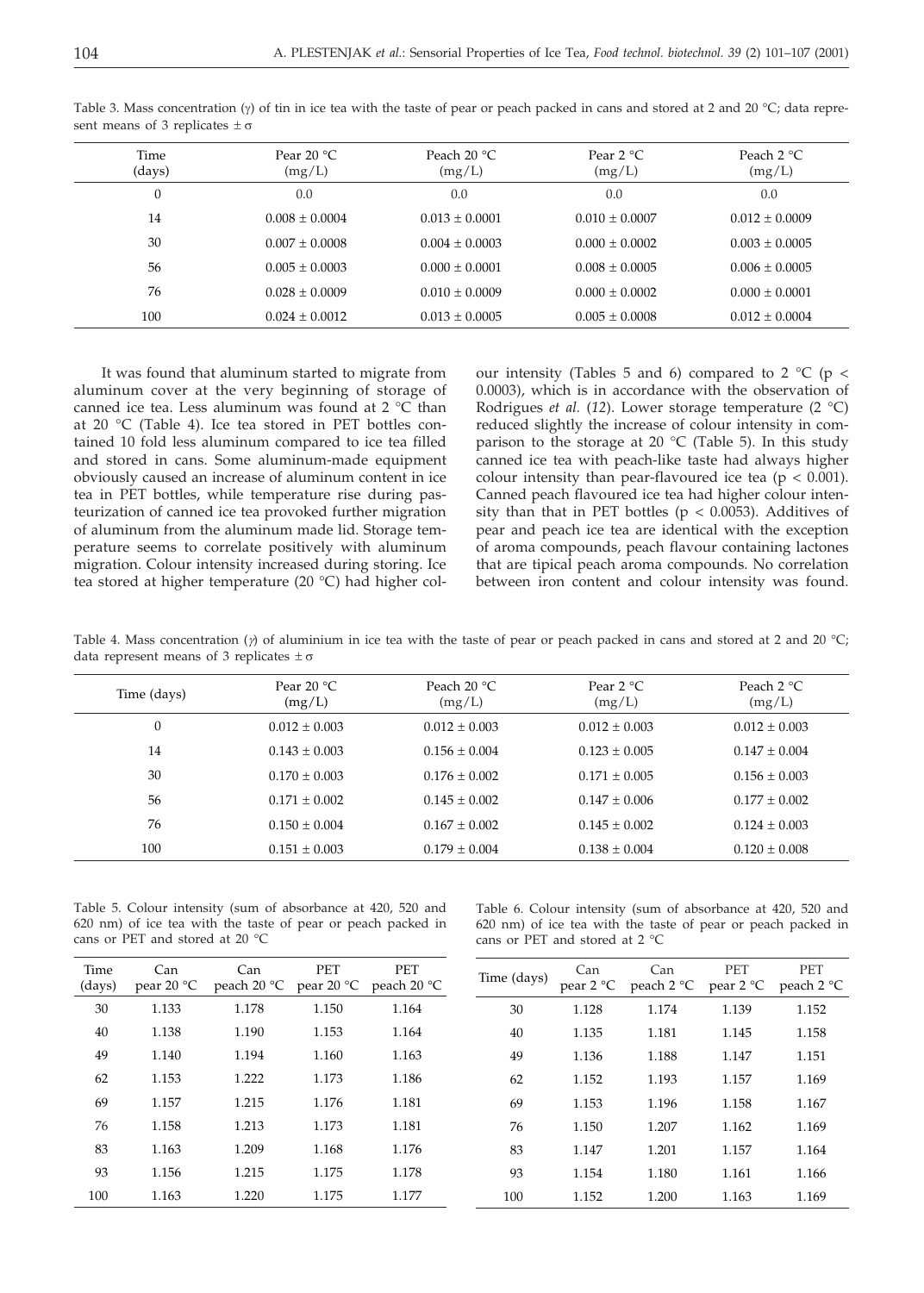HMF content rose slightly during storage period in all samples (Tables 7 and 8). Peach-flavoured ice tea had higher HMF content than pear-flavoured ice tea from the very beginning and throughtout the storage period  $(p < 0.0001)$ . Both types of canned ice tea had also higher HMF value than PET packed ice tea (p < 0.0001, Table 7) probably because of longer pasteurization. Ice tea in PET bottles underwent much shorter pasteurization though at higher temperature. HMF is an intermediate of browning reactions and is directly related to the degree of heating (*27*). HMF value correlated positively to the colour intensity index which is in agreement with other observations (*27,34*). Storage temperature correlated to HMF accumulation in canned peach-flavoured ice tea, but slightly less HMF accumulated in pear-flavoured ice tea (Table 8). Differences of HMF accumulation in ice tea stored at 2 °C and 20 °C were not statistically significant ( $p = 0.6345$ ).

There is a big concern how to preserve the nutrients in beverages, particularly ascorbic acid. Ascorbic acid is also important as an antioxidant and plays an important role in preserving the colour in the products. Freshly prepared ice tea contained between 125–130 mg/L of ascorbic acid but its content decreased for about 30 % when ice tea was waiting for pasteurization (up to 24 h). Pasteurization caused a further decrease of ascorbic acid for about 30 %. Ascorbic acid degraded during storage at higher storage temperature (20 $\degree$ C), in comparison to lower temperature  $(2 \degree C)$  with enhanced degradation rate (Tables 9 and 10). Degradation rate was higher in peach-flavoured ice tea than in pear-flavoured ice tea and it was higher in ice tea stored in PET bottles than in

Table 7. Mass concentration ( $\gamma$ ) of HMF in ice tea with the taste of pear or peach packed in cans or PET during storing at 2 °C; data represent means of 3 replicates  $\pm \sigma$ 

| Time (days) | Can pear $2^{\circ}C$<br>(mg/L) | Can peach $2^{\circ}C$<br>(mg/L) | PET pear $2^{\circ}C$<br>(mg/L) | PET peach $2^{\circ}C$<br>(mg/L) |
|-------------|---------------------------------|----------------------------------|---------------------------------|----------------------------------|
| 14          | $9.7 \pm 0.7$                   | $15.0 \pm 0.2$                   | $8.5 \pm 0.1$                   | $9.3 \pm 0.4$                    |
| 30          | $10.0 \pm 1.1$                  | $15.5 \pm 0.5$                   | $9.6 \pm 0.1$                   | $10.6 \pm 0.3$                   |
| 56          | $10.2 \pm 0.2$                  | $15.3 \pm 0.5$                   | $9.3 \pm 0.3$                   | $10.5 \pm 0.7$                   |
| 76          | $10.8 \pm 1.0$                  | $16.0 \pm 0.3$                   | $9.6 \pm 0.3$                   | $10.7 \pm 0.4$                   |
| 100         | $11.0 \pm 0.4$                  | $15.8 \pm 0.8$                   | $10.2 \pm 0.5$                  | $10.8 \pm 0.4$                   |

Table 8. Mass concentration ( $\gamma$ ) of HMF in ice tea with the taste of pear or peach packed in cans or PET during storing at 20 °C; data represent means of 3 replicates  $\pm \sigma$ 

| Time (days) | Can pear $20 °C$<br>(mg/L) | Can peach $20 °C$<br>(mg/L) | PET pear 20 $\degree$ C<br>(mg/L) | PET peach 20 $\degree$ C<br>(mg/L) |
|-------------|----------------------------|-----------------------------|-----------------------------------|------------------------------------|
| 14          | $9.3 \pm 0.4$              | $12.6 \pm 0.2$              | $7.2 + 0.1$                       | $8.5 \pm 0.8$                      |
| 30          | $10.7 \pm 0.2$             | $16.0 \pm 0.3$              | $9.5 + 0.3$                       | $10.1 \pm 0.1$                     |
| 56          | $10.7 \pm 0.1$             | $15.2 \pm 0.7$              | $9.2 \pm 0.1$                     | $10.3 \pm 0.3$                     |
| 76          | $10.7 \pm 0.4$             | $16.8 \pm 0.4$              | $10.0 \pm 0.3$                    | $10.3 \pm 0.3$                     |
| 100         | $10.9 \pm 0.4$             | $16.5 \pm 0.8$              | $9.5 + 0.2$                       | $10.6 \pm 0.1$                     |
|             |                            |                             |                                   |                                    |

Table 9. Mass concentration  $(y)$  of ascorbic acid in ice tea with the taste of pear or peach packed in cans and stored at 2 and at 20 °C

| Time<br>(days) | Can<br>(mg/L) | Can<br>pear 20 $\degree$ C peach 20 $\degree$ C<br>(mg/L) | Can<br>pear $2^{\circ}C$<br>(mg/L) | Can<br>peach $2^{\circ}C$<br>(mg/L) |
|----------------|---------------|-----------------------------------------------------------|------------------------------------|-------------------------------------|
| $\Omega$       | 127           | 124                                                       | 127                                | 124                                 |
| $BP*$          | 86            | 76                                                        | 86                                 | 76                                  |
| $AP*$          | 68            | 59                                                        | 68                                 | 59                                  |
| 7              | 48            | 31                                                        | 46                                 | 33                                  |
| 21             | 12            | 5                                                         | 23                                 | 14                                  |
| 49             | $<$ 1         | <1                                                        | 27                                 | 8                                   |
| 69             | $<$ 1         | <1                                                        | <1                                 | $<$ 1                               |

BP\* before pasteurization

AP\* after pasteurization

Table 10. Mass concentration  $(y)$  of ascorbic acid in ice tea with the taste of pear or peach packed in PET and stored at 2 and at 20 °C

| Time<br>(days) | PET<br>(mg/L) | PET<br>pear 20 $\degree$ C peach 20 $\degree$ C<br>(mg/L) | PET<br>pear $2^{\circ}C$<br>(mg/L) | <b>PET</b><br>peach 2 °C<br>(mg/L) |
|----------------|---------------|-----------------------------------------------------------|------------------------------------|------------------------------------|
| $\Omega$       | 127           | 124                                                       | 127                                | 124                                |
| $BP*$          | 86            | 76                                                        | 86                                 | 76                                 |
| $AP*$          | 68            | 59                                                        | 68                                 | 59                                 |
| 7              | 5             | 1                                                         | 4                                  | 3                                  |
| 21             | 1             | $<$ 1                                                     | <1                                 | <1                                 |
| 49             | <1            | $<$ 1                                                     | <1                                 | $<$ 1                              |
| 69             | $<$ 1         | <1                                                        | $<$ 1                              | $<$ 1                              |

BP\* before pasteurization

AP\* after pasteurization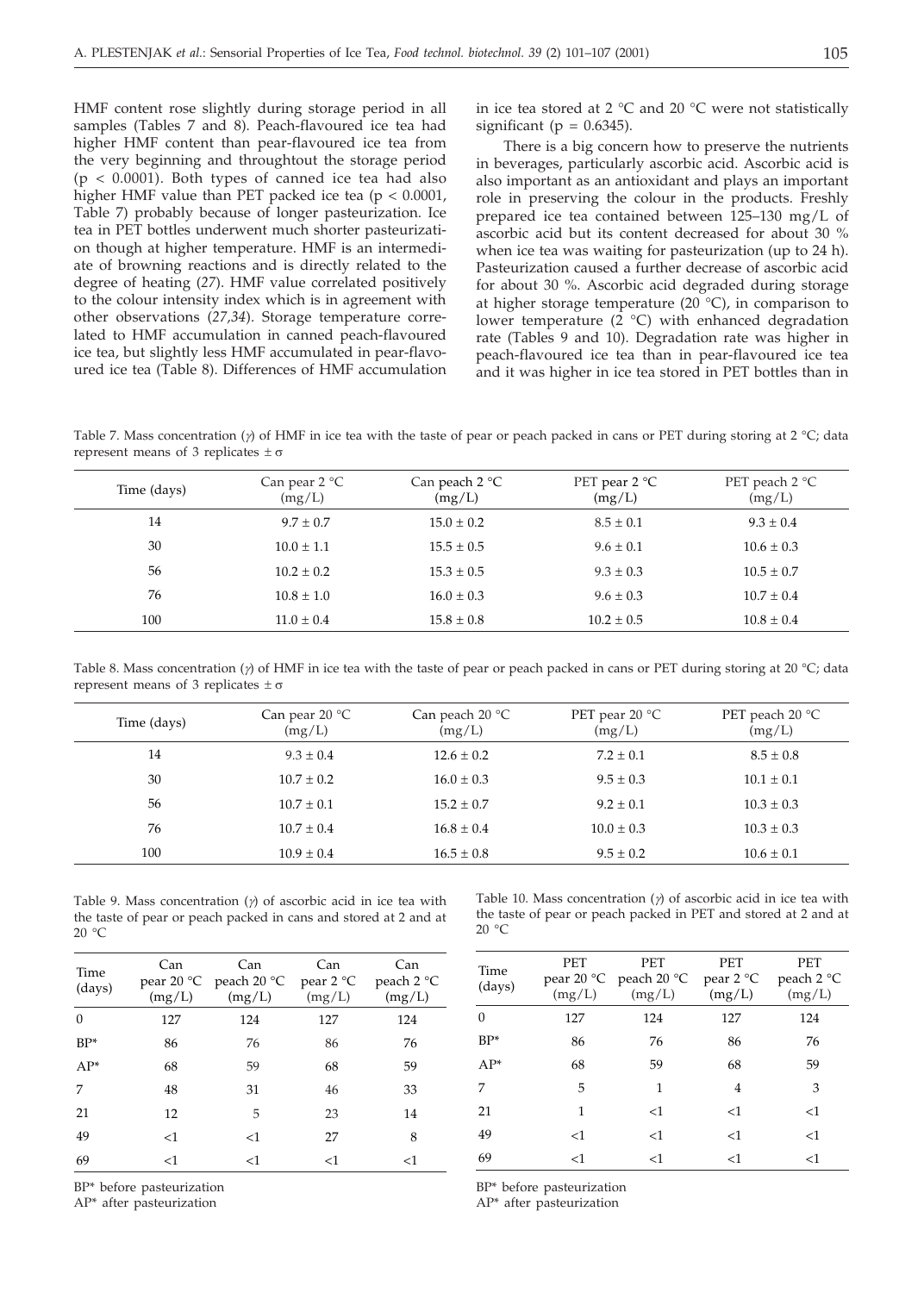canned ice tea. This is in agreement with the observation of Moore *et al.* (*21*) who found better retention of ascorbic acid in orange juice stored in glass. Better retention of ascorbic acid was noticed in juice stored in glass bottles than in plastic film (*15,16*). The probable cause of higher degradation rate of ascorbic acid in glass could be attributed to light, while cans allow no light penetration. Ascorbic acid degradation is in relationship with flavour and colour changes *(13,14)*; in this case canned peach flavoured ice tea had the highest degradation rate of ascorbic acid and the highest colour intensity as well as the highest HMF content. Oxidation of ascorbic acid in solution is facilitated by ferric and cupric ions and accelerated by increased temperature. Juice acidity plays an important role in juice deterioration processes and correlates positively with furfural build up in orange and grapefruit juice (*35*). Ascorbic acid decomposes in furfural in acidic solutions (*36–38)* but no detectable levels of furfural were observed in neutralised orange juice (*39*). Ascorbic acid is thus a principal precursor of furfural. Since only reduced ascorbic acid was monitored in ice tea, there may be residual dehydroascorbic acid still present. Dehydroascorbic acid is a source of vitamin C and may play a certain role in nutritional value. In the animal body, the dehydroascorbic acid can be reduced to ascorbic acid by glutathione – glutathione reductase system. Ingested hedydroascorbic acid has a life time of only few minutes at human body temperature. Table 11 reveals the score of sensory evaluation carried out after 100 days of storage. Pear-flavoured ice tea got higher sensory evaluation score than peach-flavoured. A considerable loss of aroma compounds was greater in canned peach and pear-flavoured ice tea in comparison to ice tea stored in PET bottles. Canned ice tea is a subject of metal ions migration from packaging material into solution. Content of all three metals was perhaps too low to confer an offtaste, but they probably interfered with some aroma compounds of ice tea and changed its quality. PET stored ice tea got the highest score in sensory evaluation test although the differences were not statistically significant (p = 0.066). Lower storage temperature (2  $^{\circ}$ C) confers better score than higher storage temperature (20 °C). Temperature has the most important influence on the sensorial properties of ice tea, the differences between 2 and 20  $\degree$ C are statistically significant (p = 0.0064). The differences between pear-flavoured and peach flavoured ice tea were not statistically significant ( $p = 0.381$ ) although pear-flavoured ice tea got better score than the peach-flavoured. Sensory evaluation score thus correlated positively with the content of ascorbic acid.

Table 11. Sensory evaluation of ice tea stored at 2 and at 20 °C in PET or canned; data represent means of 5 panelists  $\pm \sigma$ 

| Treatment |                | Peach              |                     | Pear               |
|-----------|----------------|--------------------|---------------------|--------------------|
|           |                | Points<br>$\sigma$ | Treatment           | Points<br>$\sigma$ |
| PET       | $20^{\circ}$ C | $15.5 + 1.8$       | PET $20 °C$         | $16.9 \pm 1.7$     |
| PET       | $2^{\circ}C$   | $18.4 \pm 1.1$     | PET<br>$2^{\circ}C$ | $18.1 \pm 0.9$     |
| Can       | $2^{\circ}C$   | $17.1 + 2.0$       | $2^{\circ}C$<br>Can | $17.7 + 1.5$       |
| Can.      | $20^{\circ}$ C | $16.1 \pm 1.7$     | Can $20 °C$         | $15.8 + 2.0$       |

Storage temperature has the highest influence on the quality of ice tea. Lower storage temperature  $(2 \degree C)$ always confers better sensory evaluation score than higher storage temperature (20 °C). Packaging material plays an important role in the quality of ice tea. PET stored ice tea was generally better scored than canned ice tea. Aroma compounds seem to be involved in some deterioration processes during processing and storing of ice tea. Peach-flavoured ice tea had higher colour intensity index, HMF value and higher degradation rate of ascorbic acid. Possible cause could be some interactions of peach like aroma compounds with other constituents of ice tea during thermal treatment. Some other interactions of aroma compounds with traces of iron, tin and aluminum that migrated from packaging material may take place.

## **References**

- *1.* R. J. Braddock, G. D. Sadler, *American Chemical Society Symposium Series*, *405* (1989) 293.
- *2.* T. P. Murphy, J. P. Amberg-Müller: Metals. In: *Migration from Food Contact Materials,* L. L. Katan (Ed.), Blackie Academic & Professional, London (1996) pp. 110–144.
- *3.* C. Reilly: The metals we consume. In: *Metal Contamination of Food*, Elsevier Science Publishers, Barking (1991) pp. 14–55.
- *4.* M. G. Roig, J. F. Bello, Z. S. Rivera, J. F. Kennedy, *Int. J. Food Sci. Nut. 45* (1994) 15.
- *5.* T. J. Nielsen, *J. Food Sci. 59* (1994) 227.
- *6.* G. K. Sharma, C. V. Madhura, S. S. Arya, *J. Food Sci. Tech. 27* (1990) 127.
- *7.* P. Duerr, U. Schobinger, R. Waldvogel, *Alimenta, 20* (1981) 91.
- *8.* Y. Osajima, In: Z. N. Charara, R. H. Wiliams, R. H. Schmidt, M.R. Marshall, *J. Food Sci. 57* (1992) 963.
- *9.* Z. N. Charara, R. H. Wiliams, R. H. Schmidt, M. R. Marshall, *J. Food Sci. 57* (1992) 963.
- *10.* C. H. Mannheim, J. Miltz, A. Letzer, *J. Food Sci. 52* (1987) 737.
- *11.* R. Heiss: Lebensmittel und Eichrecht in der Bundesrepublik Deutscland im Zusammenhang mit dem Verpacken. In: *Verpackung von Lebensmitteln*, Springer-Verlag, Berlin (1980) pp. 241–244.
- *12.* M. Rodriguez, G. D. Sadler, C. A. Sims, R. J. Braddock, *J. Food Sci*. *56* (1991) 475.
- *13.* P. J. Adams (Ed.): *Proceedings of the 22nd Annual Short Course for the Food Industry*, University of Florida, Gainesville (1982) pp. 56–61.
- *14.* H. S. Lee, S. Nagy, *J. Food Sci. 53* (1988) 168.
- *15.* D. S. Gheradi, *Proceedings of the International Congress of Fruit Juice Producers*, Munich, Germany (1982).
- *16.* S. S. Arya, C. V. Madhura, K. S. Premavalli, K. Vidyasagar, *Indian Food Ind. 3* (1984) 17.
- *17.* S. R. Squires, J. G. Hanna, *J. Agr. Food Chem. 27* (1979) 639.
- *18.* A. Ibarz, R. Miguelsanz, J. Pagán, *Fruit Processing, 7* (1993) 262.
- *19.* M. Marshall, S. Nagy, R. Rouseff, In: *Developments in Food Science, Vol. 12,* G. Charalambous (Ed.), Elsevier Science Publishers, Amsterdam, The Netherlands (1986).
- *20.* O. W. Bissett, R. E. Berry, *J. Food Sci. 40* (1975) 178.
- *21.* E. L. Moore, E. Weiderhold, C. D. Atkins, *Fruit Products J. 23* (1944) 270.
- *22.* J. H. Tatum, P. E. Shaw, R. E. Berry, *J. Agr. Food Chem*. *15* (1967) 773.
- *23.* J. H. Tatum, P. E. Shaw, R. E. Berry, *J. Agr. Food Chem*. *17* (1969) 38.